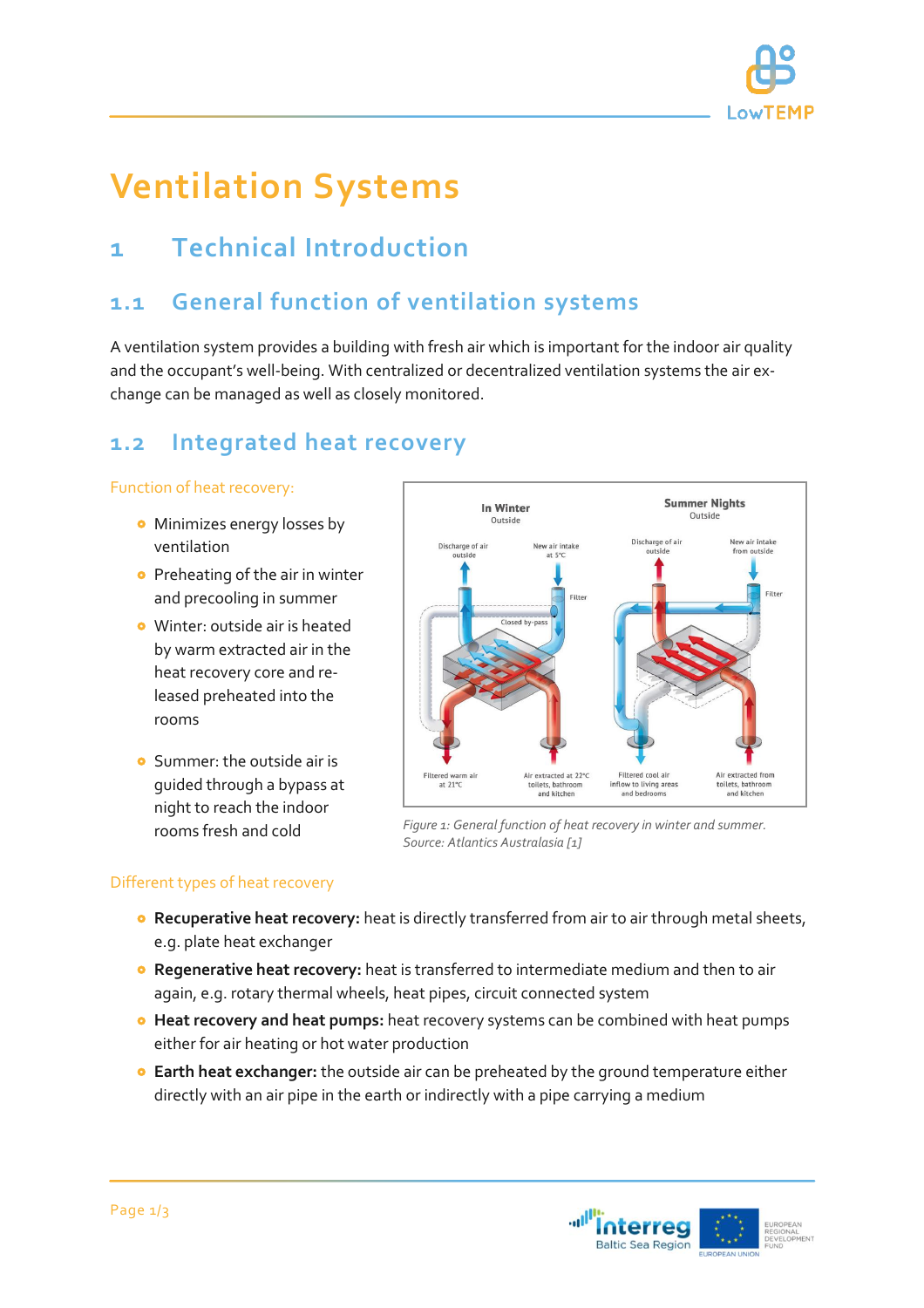

#### System comparison



*Figure 2: Heat recovery schemes. Source: KLAISS GmbH Apuso Lüftungstechnik [2]*

Every system has different advantages and disadvantages which means that each situation requires an analysis according to which the system will be chosen.

## **2 Implementation**

- **•** The unit size is based on air flow volume and design
- Operation planned at 75% of max. -> system resistance
- **•** Supply and exhaust air pipes are installed
	- o In or under the ceiling,
	- o In a shaft,
	- o On the floor
- **•** Silencers are installed to minimize noise pollution
- Diffusers must be installed in an accessible way for cleaning, maintenance
- **•** Kitchen fumes are extracted with filters to prevent grease pollution
- Various countries have funding programs for ventilation systems, because they are an essential part of energy efficiency, by reducing consumption and heat loss from natural ventilation.

# **3 Conclusion**

- Ventilation systems enable the controlling and monitoring of the air exchange of a building. This way the air can also be filtered.
- **o** Integrated heat recovery uses the energy of the exhaust air to preheat or precool the fresh supply air. This can result in significant energy saving potentials and economical benefits.
- **•** The choice of the appropriate system depends on the situation and must be carefully chosen to ensure an ideal utilization.